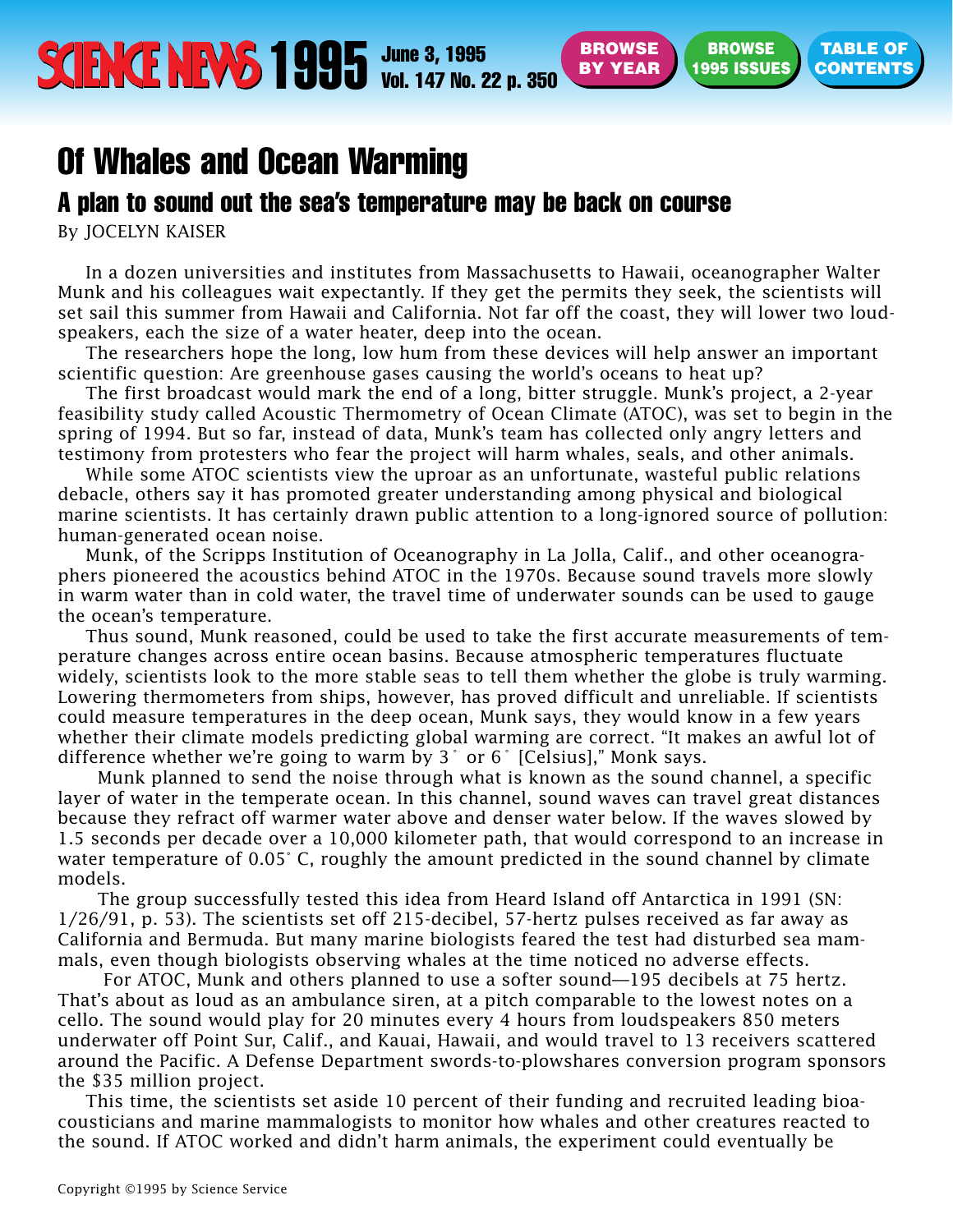**BROWSE [BY YEAR](#page-0-0)**

**BROWSE [1995 ISSUES](#page-0-0)** **TABLE OF**

extended to the Indian and Atlantic Oceans over a decade or more.

The trouble began in February 1994, a few weeks before ATOC expected to receive a research permit from the National Marine Fisheries Service (NMFS) to begin the tests. Two sperm whale specialists, Lindy S. Weilgart and Hal Whitehead of Dalhousie University in Halifax, Nova Scotia, posted a message on the Internet, claiming that the project's transmissions could deafen whales.

Though the two biologists had overestimated the potential for damage from the sound, says Munk, the Los Angeles Times and other newspapers quoted the predictions. Other people misinterpreted an important term in the permit applications. The permits would have allowed ATOC to "take" a certain number of animals. The term describes a range of results, from killing an animal to causing a very slight change in its behavior, such as swimming in a new direction. AtoC scientists didn't expect animals to die. But some critics assumed that "take" meant "kill."

The resulting public outcry led to thousands of letters to Congress and the NMFS. Late last spring, after holding several public hearings, the NMFS put the permits on hold until ATOC completed federal environmental impact statements.

Darlene Ketten of Harvard Medical School in Boston, a marine biologist who studies hearing in both humans and whales (but not as an ATOC participant), says that the hum, though loud, seems unlikely to cause permanent damage to marine mammals. For one thing, she says, the sound begins softly, then grows, rather than erupting in a loud blast. Also, the frequency is too low to be heard well by most ocean echolocators—the dolphins and toothed whales that use sound to navigate and find food. What's more, most ocean animals don't dive as deeply as the sound channel used by ATOC. Those that do—elephant seals, for example—would have to stay very close to the loudspeaker for a long time to damage their hearing, Ketten says.

Project supporters also point out that the ocean is by no means a silent place. Besides the natural low-frequency sounds made by waves, earthquakes, and whales, noises from human activities such as oil drilling platforms, geologic blasting, and ships fill the seas. ATOC scientists argue that their sound rises no louder than the din made by a container ship.

But nobody knows much about how these sounds affect marine mammals, a point made by the National Research Council last year in its report "Low-frequency Sound and Marine Mammals: Current Knowledge and Research Needs." ATOC opponents argued, however, that the lack of information provides sufficient reason in itself not to add to the noise.

Munk and his colleagues have listened to their critics, both in meetings last summer and at a second round of public hearings following the release of the draft environmental impact statements this winter.

Along the way, they agreed to changes. They plan to broadcast less frequently —every fourth day instead of daily. Instead of beginning oceanography and biology tests together, biologists will control the sound sources for the first 6 to 10 months of the experiment. "They can turn it off and on when they like and use whatever sound level they like," says Scripps oceanographer Andrew Forbes, AOTC project manager. This will allow them to gather baseline data on the sound's possible effects.

ATOC will place the loudspeaker planned for Point Sur, within the Monterey Bay National Marine Sanctuary, outside that area. The new site lies twice as far from shore (88 km) and in rougher seas. The drawback, says bioacoustician Christopher Clark of Cornell University, who heads the marine mammal program, is that distance and sea conditions will force the cancellation of studies from small boats. The biologists had also hoped to use an old Navy array of hydrophones to listen to animals at the Point Sur site.

The scientists will turn up the sound for 20 minutes, just as it will be used to measure